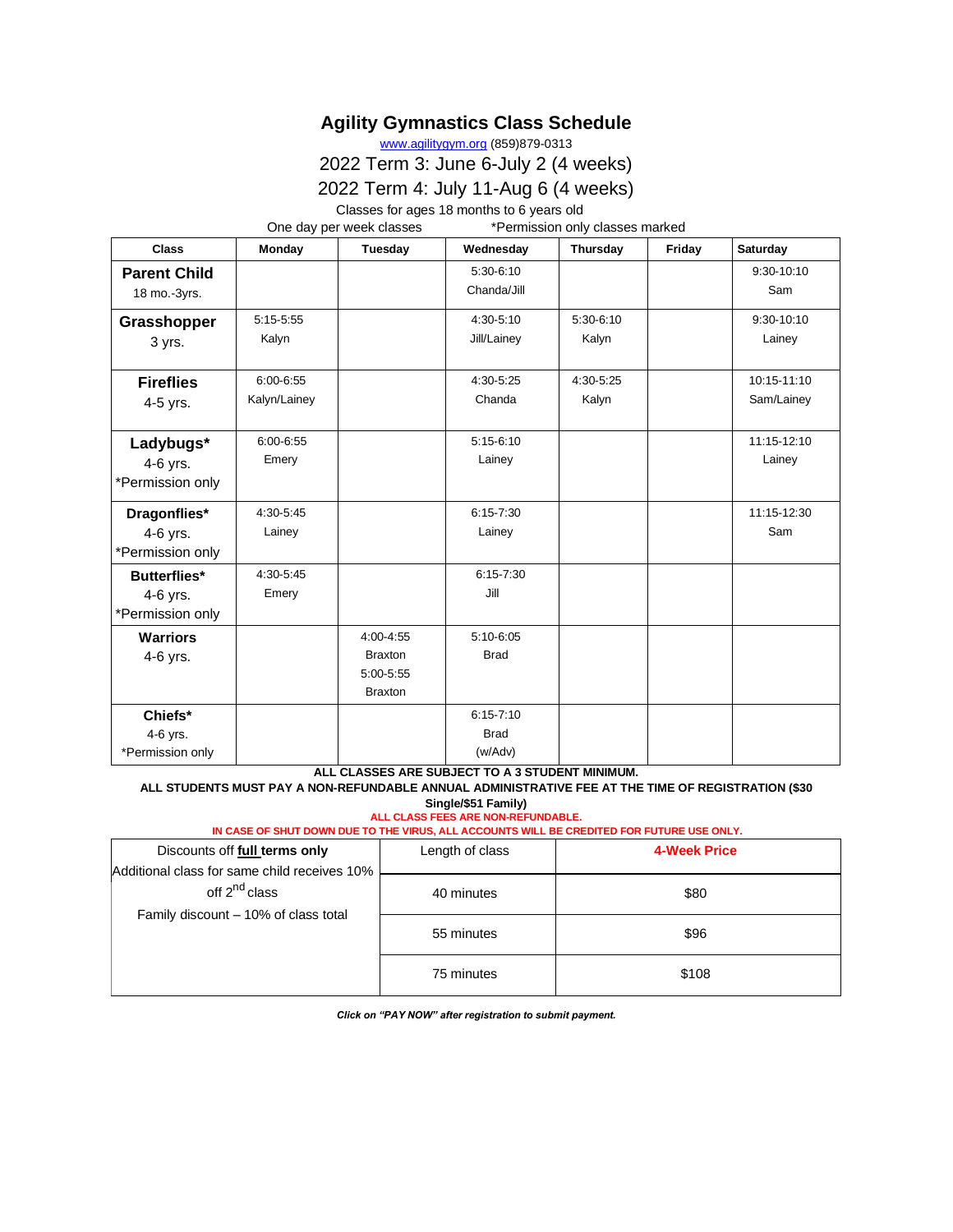# **Agility Gymnastics Class Schedule**

[www.agilitygym.org](http://www.agilitygym.org/) (859)879-0313

2022 Term 3: June 6-July 2 (4 weeks)

2022 Term 4: July 11-Aug 6 (4 weeks)

Classes for ages 6 -14 years old

One day per week classes

\*Permission only classes marked

| <b>Class</b>                                                        | Monday              | Tuesday                                      | Wednesday                                  | Thursday                        | Friday | Saturday |
|---------------------------------------------------------------------|---------------------|----------------------------------------------|--------------------------------------------|---------------------------------|--------|----------|
| <b>Girls Beginner</b><br><b>Gymnastics</b>                          | 7:00-7:55<br>Maggie | $6:00 - 6:55$<br>Olivia                      | 4:00-4:55<br>Olivia                        | $5:45-6:40$<br>Michele          |        |          |
| <b>Girls Intermediate</b><br><b>Gymnastics</b><br>*Permission only  | 5:30-6:55<br>Maggie | 4:30-5:55<br>Olivia                          |                                            | 4:00-5:25<br>Maggie             |        |          |
| <b>Girls Advanced</b><br><b>Gymnastics</b><br>*Permission only      | 4:00-5:25<br>Maggie |                                              | 5:00-6:25<br>Olivia                        |                                 |        |          |
| <b>Girls Advanced Plus</b><br><b>Gymnastics</b><br>*Permission only |                     | $6:30 - 7:55$<br>Matt                        |                                            |                                 |        |          |
| <b>Cheer Beginner</b><br>Tumbling (co-ed)                           |                     | 5:00-5:55<br>Eddie<br>$6:00 - 6:55$<br>Eddie |                                            |                                 |        |          |
| <b>Cheer Basics and</b><br>Tumbling (co-ed)                         |                     |                                              |                                            | 5:30-6:25<br>Maggie             |        |          |
| <b>Boys Beginner</b>                                                |                     |                                              |                                            | $4:00 - 4:55$<br><b>Braxton</b> |        |          |
| <b>Boys Advanced</b><br>*Permission only                            |                     |                                              | $6:15 - 7:10$<br><b>Brad</b><br>(w/chiefs) |                                 |        |          |
| <b>Boys Conditioning</b>                                            |                     |                                              | 7:20-8:00<br><b>Brad</b>                   |                                 |        |          |
| Woodford Co.<br>Cheerleading                                        |                     |                                              |                                            | 6:30-7:55<br>Maggie             |        |          |

**ALL CLASSES ARE SUBJECT TO A 3 STUDENT MINIMUM.**

**ALL STUDENTS MUST PAY A NON-REFUNDABLE ANNUAL ADMINISTRATIVE FEE AT THE TIME OF REGISTRATION (\$30 Single/\$51 Family) ALL CLASS FEES ARE NON-REFUNDABLE.** 

### **IN CASE OF SHUT DOWN DUE TO THE VIRUS, ALL ACCOUNTS WILL BE CREDITED FOR FUTURE USE ONLY.**

| Discounts off <b>full terms</b> only                             | Length of class | 4-Week Price |
|------------------------------------------------------------------|-----------------|--------------|
| Additional class for same child receives 10%                     |                 |              |
| off 2 <sup>nd</sup> class<br>Family discount 10% off class total | 40 minutes      | \$80         |
|                                                                  | 55 minutes      | \$96         |
|                                                                  | 75 minutes      | \$108        |
|                                                                  | 85 minutes      | \$116        |

*Click on "PAY NOW" after registration to submit payment.*